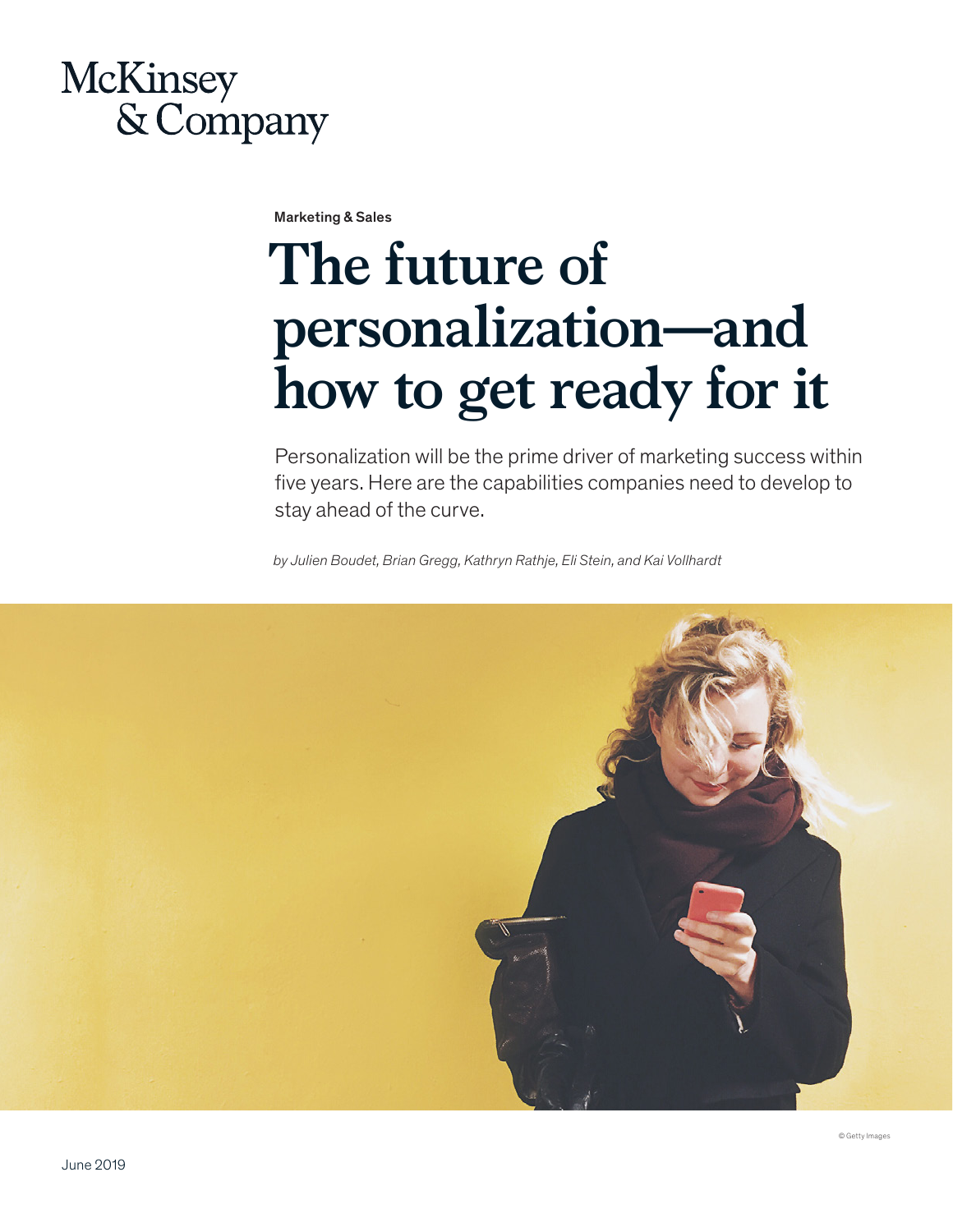The exciting promise of personalization may not be here yet (at least not at scale), but it's not far off. Advances in technology, data, and analytics will soon allow marketers to create much more personal and "human" experiences across moments, channels, and buying stages. Physical spaces will be reconceived, and customer journeys will be supported far beyond a brand's front door.

While these opportunities are exciting, most marketers feel underequipped to deliver. A recent McKinsey survey of senior marketing leaders finds that only 15 percent of CMOs believe their company is on the right track with personalization. But there's a big incentive to figure it out. Today's personalization leaders have found proven ways to drive 5 to 15 percent increases in revenue and 10 to 30 percent increases in marketing-spend efficiency—predominantly by deploying product recommendations and triggered communications within singular channels.

Positioning businesses to win requires understanding the three main shifts in personalization and building up the necessary skills and capabilities to respond to them.

Read on to learn what it will take to win tomorrow's personalization game.

### **Three major shifts will make personalization more personal**

Over the next five years, we will see three major shifts in personalization:

#### Physical spaces will be 'digitized'

Fewer than 10 percent of the companies we surveyed currently deploy personalization beyond digital channels in a systematic way. That presents a big zone of opportunity. One area where the implications could be significant is in store visits. Our survey data suggest that "offline" personto-person experiences will be the next horizon for personalization. Some 44 percent of CMOs say that frontline employees will rely on insights

from advanced analytics to provide a personalized offering; 40 percent say that personal shoppers will use AI-enabled tools to improve service; and 37 percent say that facial recognition, location recognition, and biometric sensors will become more widely used.

Some retailers have already started down this path to move beyond established, though still rudimentary, personalization practices. At Covergirl's new flagship store, an AI-powered program, enabled by Google's conversational Dialogflow platform, directs customers, while augmented-reality glam stations let customers "virtually try" products—by altering the customer's image as if the product has been applied. But this doesn't mean the end of the salesperson or stylist. These virtual experiences still need the human touch. Covergirl's glam stations still need customers to tell stylists what products they'd like to try. As AI evolves, systems can generate recommendations based on analyzing a customer's skin tone, facial features, and emotions in real time to tailor what to recommend or avoid offering.

Macy's, Starbucks, and Sephora are using GPS technology and company apps to trigger relevant in-app offers when customers near a store. Other retailers have begun to provide sales associates with apps that generate personalized product recommendations for specific customers automatically. One retailer found an app like this generated a 10 percent lift in incremental sales and a 5 percent increase in transaction-size growth.

The next level of in-store personalization is likely to include providing these kinds of experiences to all customers as well as pulling in more advanced AR features to help customers experience products and services in different environments, such as trying hiking boots on a "virtual mountain."

#### Empathy will scale

Empathy—the ability to relate to and understand another person's emotions—is the basis of strong relationships. Understanding social cues and adapting to them is how people build trust. That's not easy to do digitally or at scale.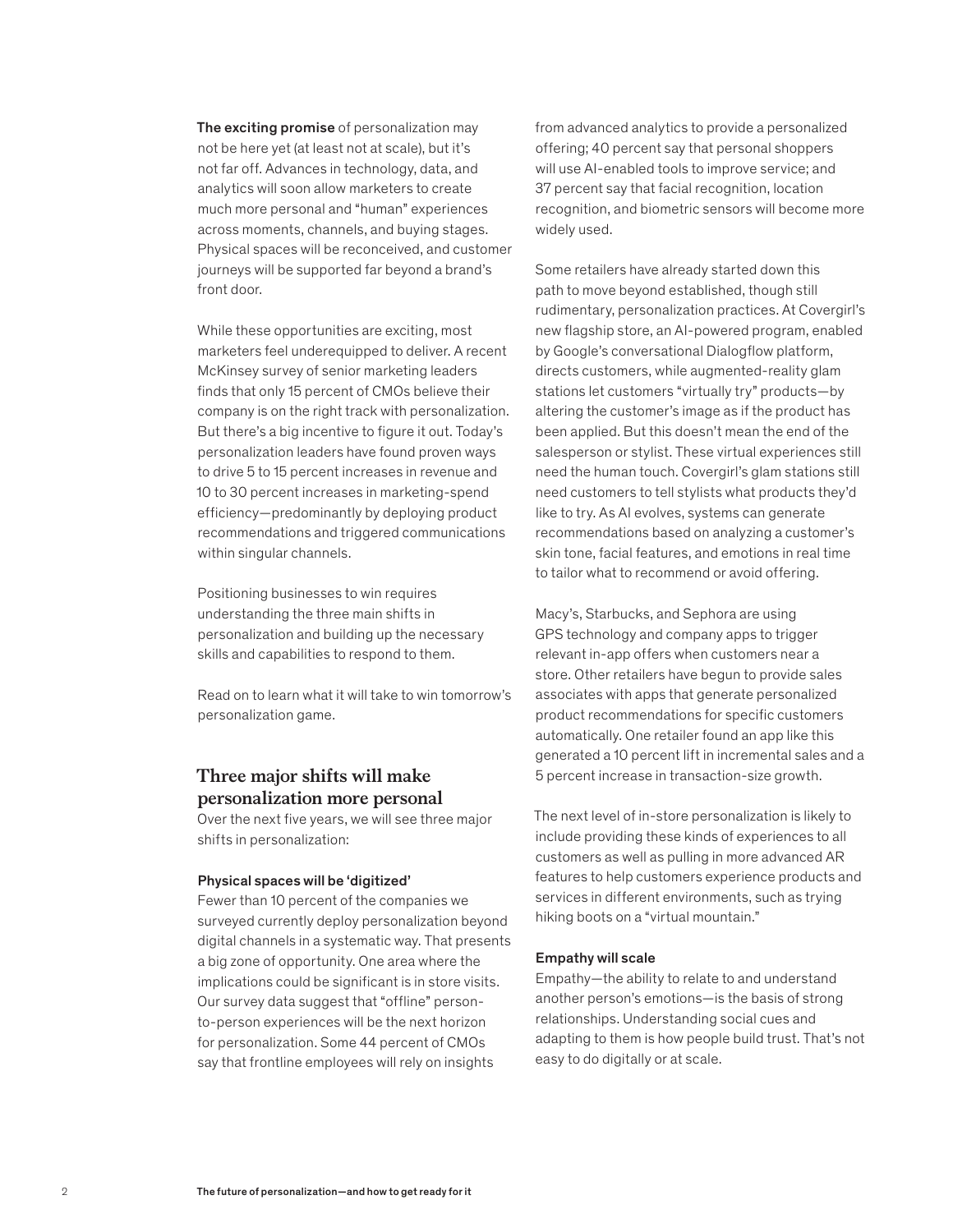Exhibit

## **Assistants like Alexa are getting smarter over time as more "skills" are introduced, driving platform stickiness.**



Machine learning is changing that, or at least getting Affectiva, which spun off from work scientists much better at reading and reacting to emotional cues. More sophisticated algorithms are allowing programs to interpret new kinds of data (visual, auditory) and extrapolate emotions much more effectively than in the past. Amazon has patented new features that will enable its Echo device to detect when someone is ill—such as nasal tones that indicate a stuffed nose. It will then offer a suitable recommendation, such as a chicken-soup recipe or cough drops, some of which could then be purchased over the device for at-home delivery. Other companies are getting into the game too.

were doing at the MIT Media Lab, is using machine learning to develop emotion-recognition algorithms to classify and map facial expressions, such as anger, contempt, disgust, fear, and joy. To date, the company has raised \$53 million from investors including Kleiner Perkins, CAC Holdings, and the National Science Foundation.<sup>1</sup>

In time, these advances could help marketers communicate with customers in a way that's tied to specific moods, offering specifically curated

<sup>1</sup> Julien Boudet, Brian Gregg, Jason Heller, and Caroline Tufft, "The heartbeat of modern marketing: Data activation and personalization," March 2017, McKinsey.com.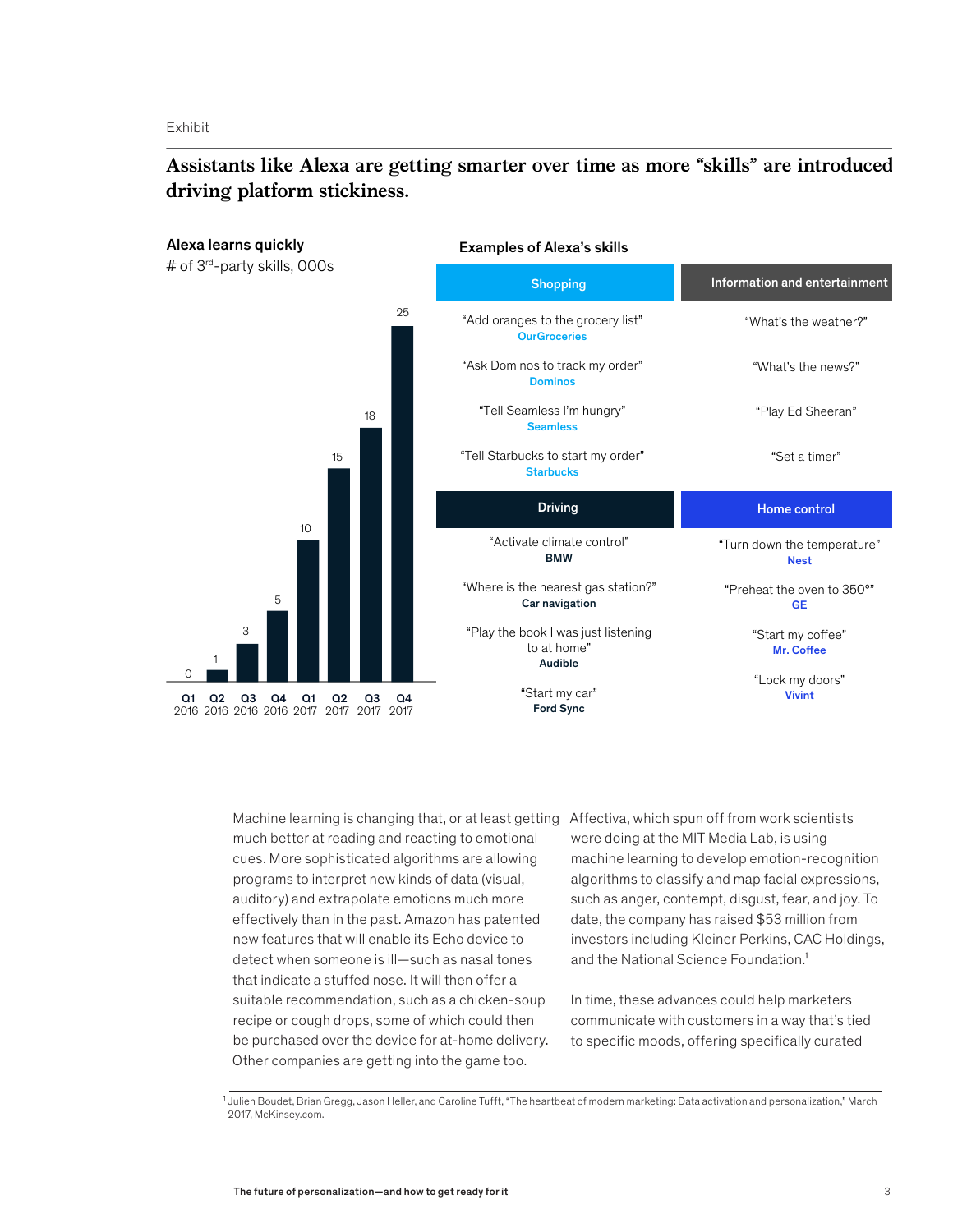promotions for music or movies, for example, that match that mood.

#### Brands will use ecosystems to personalize journeys end-to-end

Different providers jointly own the customer experience. A mall operator, retail store, and brand product, for instance, all contribute to a shopper's buying experience. But each sees and affects only a portion of the total buying experience. Creating connections between those points represents a big opportunity in the next level of personalization, as expanding partner ecosystems allow brands to provide more seamless and consistent consumer experiences across all stages of their decision journeys. As AI gets better at predicting consumer needs—turning on the lights or turning up the heat shortly before someone comes home—personalization programs can navigate the transition from one system (car) to the next (home lights or home furnace).

While the share of global sales that move through the ecosystems is still less than 10 percent, we predict it will grow to nearly 30 percent by 2025. Perhaps the biggest frontier for consumerecosystem development is the home. As devices proliferate, they will need to work with each other and use platform standards. Consumer goods, home-mechanics systems, automobiles, and a vast array of digitized devices will need to be part of a seamless experience for the consumer or risk being completely shut out.

Industries as diverse as banking, healthcare, and retail are also forging ecosystems comprising a variety of businesses from different sectors to improve customer service and expand the quality and array of solutions offered.

#### **How to turn the future into reality**

Personalization tends to be thought of as an important capability for marketing, but we believe it must become the core driver of how companies do marketing. Here's where successful brands need to focus now:

*Invest in customer data and analytics foundations:*  Personalization is impossible if marketers don't have the means to understand the needs of high-value customers on an ongoing basis. So top marketers are developing systems that can pool and analyze structured and unstructured data, algorithms that can identify behavioral patterns and customer propensity, and analysis capabilities to feed that information into easy-touse dashboards.

Setting up a centralized customer-data platform (CDP) to unify paid and owned data from across channels is essential to these efforts. Unlike traditional CRM solutions, CDPs provide built-in machine-learning automation that can cleanse internal and external data, connect a single customer across devices, cookies, and ad networks, and enable real-time campaign execution across touchpoints and channels. The best ones are also easy to use.

Individualizing outreach across channels also requires companies to develop and interact with new sorts of data, from voice to visual. The best are already actively experimenting with these technologies by developing use cases to understand how to best use them.

Making this technological leap forward requires marketing and IT to join forces. A productmanagement team, with representation from both IT and marketing, should be established to build and refresh the organization's martech road map, develop use cases, track pilot performance, and compile a robust library of standards and lessons learned. Martech engineering should deliver needed capabilities to the team, including cybersecurity systems able to keep pace with the expansion of personalized experiences.

*Find and train translators and advanced tech talent:* Personalizing spaces, moments, and ecosystems will require very different skill sets from those of the traditional marketing operation today. In addition to data scientists and engineers, marketing organizations will need analytics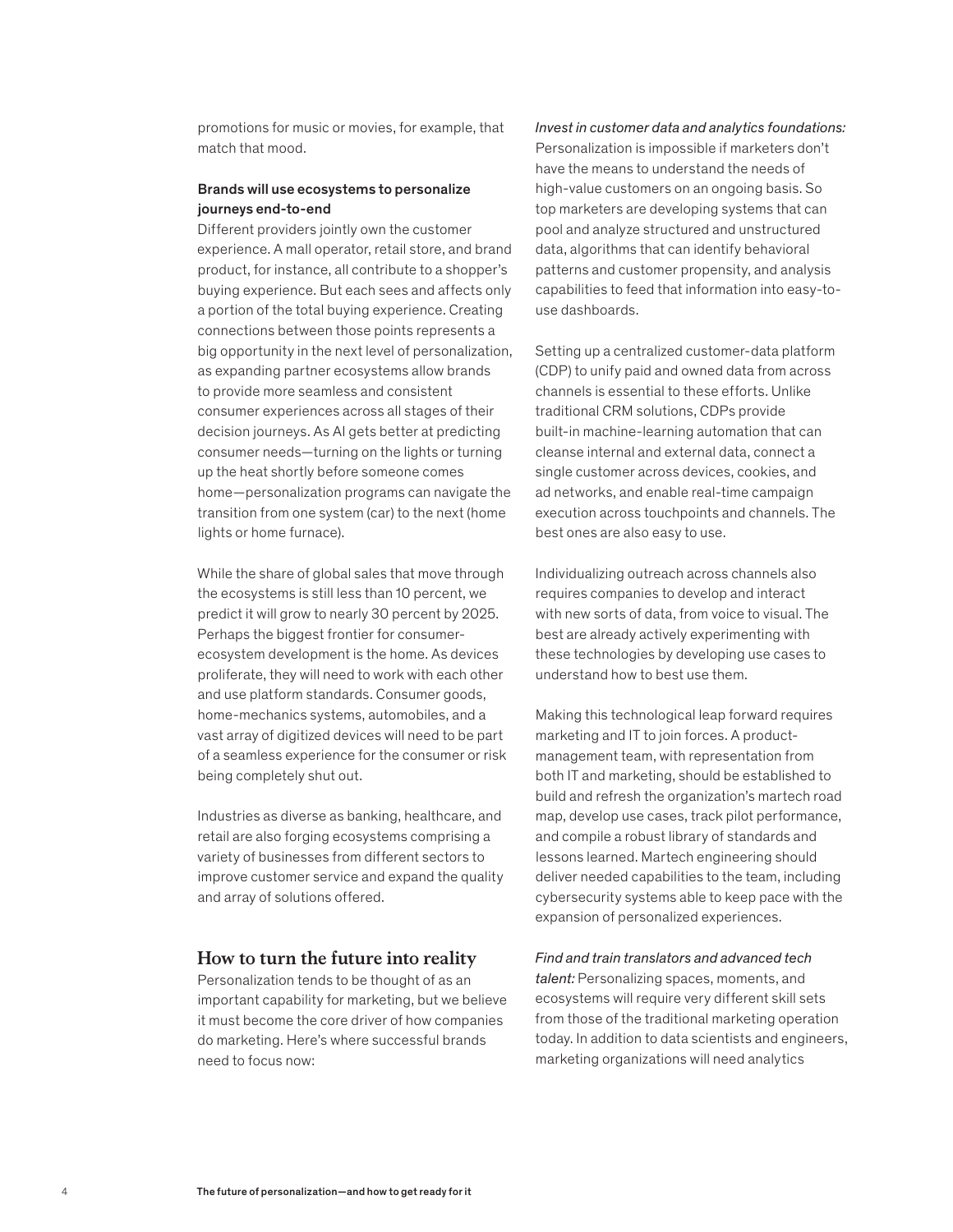# Scenario: Profile sharing benefits



DR. MIA BOOKS A FLIGHT AND HOTEL FOR HER UPCOMING CONFERENCE, THE AIRLINE PROVIDES THE HOTEL WITH HER FLIGHT INFORMATION. AND WILL **AUTOMATICALLY LET THE HOTEL** KNOW IF SHE'S DELAYED.



ON LANDING, THE HOTEL TEXTS **HER WITH THE FASTEST ROUTES AND OPTIONS FOR** RIDE-SHARING, TAXI, AND PUBLIC TRANSPORTATION. MEANWHILE, HER CREDIT CARD **COMPANY ASSEMBLES A SUGGESTED ITINERARY BASED** ON PAST PURCHASING **BEHAVIOR.** 



IN HER HOTEL ROOM THE **DOCTOR FINDS A PRINTED** COPY OF THE ITINERARY. ALONG WITH SLIPPERS AND FRUIT SIMILAR TO THE HOTEL **CHAIN'S ASIAN PROPERTIES** THAT SHE FREQUENTS.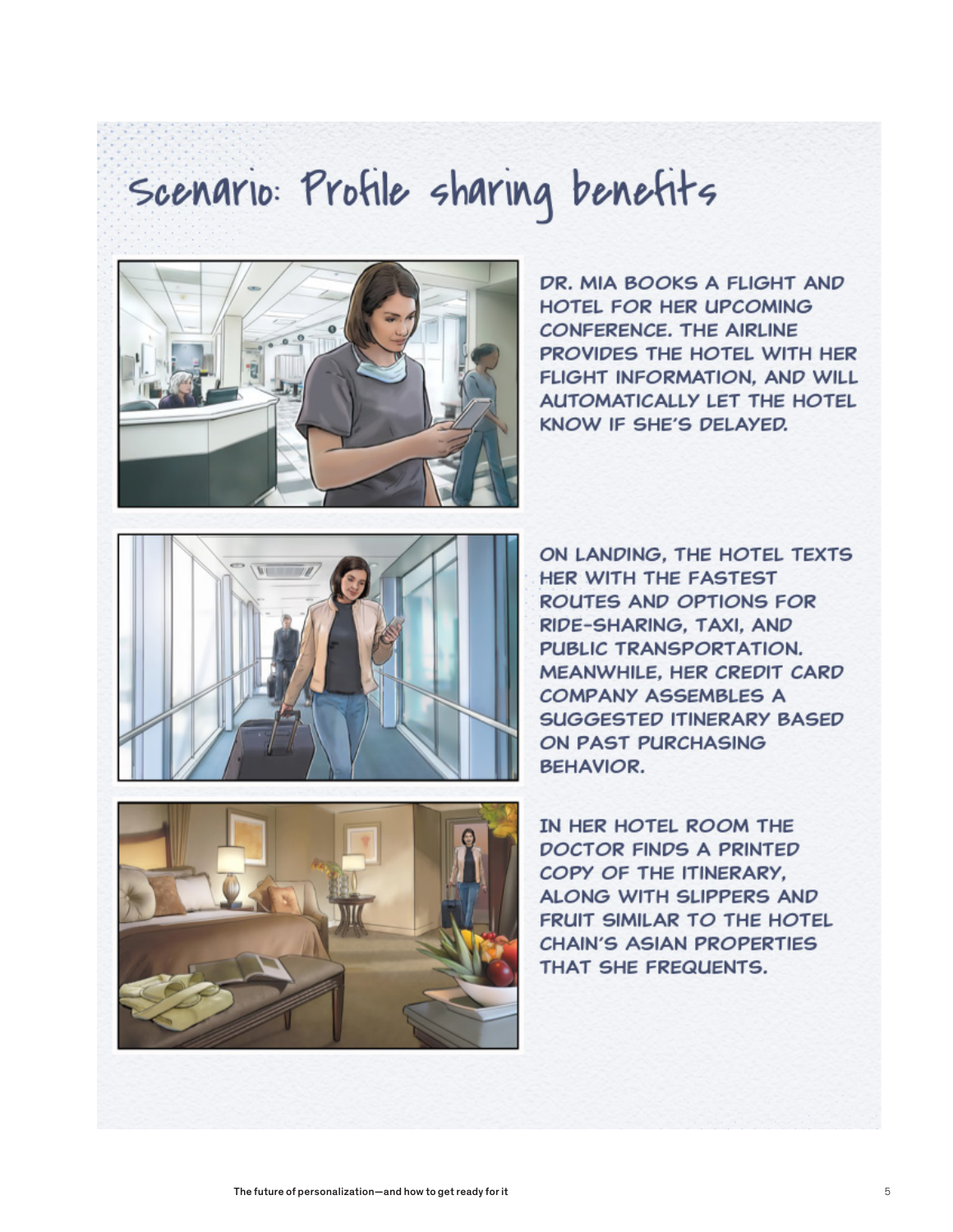translators who can communicate business goals to tech stakeholders and data-driven outcomes to the business. As data become more complex and personalization use cases more advanced, the need for these translators will intensify. We predict a significant shortage of analytics translators. Today, only 10 percent of US graduates in business and STEM fields (science, technology, engineering, and mathematics) go into businesstranslator roles. By 2025, we estimate that figure will rise to 20 to 40 percent to meet the expected demand. Needless to say, the ability to recruit and develop translator talent will provide a significant competitive advantage in developing cutting-edge personalization capabilities.²

Not surprisingly, the battle for AI talent will escalate. While organizations will need to figure out which talent to hire (those with core capabilities to drive creative problem solving) and which to access through an ecosystem of external talent, leading companies are moving aggressively to acquire relevant talent. Some 52 percent of the mostdigitized companies build AI capabilities in-house, compared with just 38 percent of other companies, according to a recent McKinsey survey.<sup>3</sup>

The buildup of relevant tech talent will need to be matched by improved training so that people throughout the organization understand not just how to use new personalization tools but also how they can help them make better decisions. That means training call-center agents, sales teams, and marketers, for example, in how to use emotion and sentiment-analysis systems to better support customers. Rotation programs, in which people train in a variety of teams, will be particularly important to help spread knowledge and deepen organizational proficiency in key areas.

*Build up agile capabilities:* Given the iterative, cross-disciplinary nature of personalization efforts, traditional siloed marketing teams won't work.

Instead, personalization requires a commitment to agile management, including cross-functional teams dedicated to specific customer segments or journeys with the ability to execute rapidly. Performance measurement must evolve similarly and become more focused on testing velocity, success rates, and creative boldness.

In addition to demonstrating needed expertise, the ability to collaborate and integrate information will be key to professional advancement. Equally important will be the ability to collaborate and solve problems with colleagues from across the organization, in IT, analytics, product development, and legal.

Annual budgeting and strategy processes must also become more flexible with frequent reviews to assess current initiatives, chart new ones, and realign funding and resources in support of key priorities.

*Protect customer privacy:* The nature of data privacy has rightly become a source of concern for consumers and brands alike. In the wake of repeated data-privacy scandals, 46 percent of customers want increased governmental regulation to protect data privacy.<sup>4</sup> Companies at the cutting edge of personalization innovation are more likely to—rightfully or not—trigger privacy concerns among the customer base. As such, proactively managing customer privacy will be especially important.

Organizations need to go out of their way to make clear that they take data privacy seriously, by being transparent about how data will be used, limiting processing of personal data to what is necessary, protecting data against theft, and granting customers the right to be forgotten. Data governance and privacy policy considerations must become part of a marketing organization's standard operating model rather than an incidental

<sup>&</sup>lt;sup>2</sup> "The Age of Analytics: Competing in a data-driven world," McKinsey Global Institute, December 2016.

³ Ibid.

<sup>4</sup> April 2018 Reuters/Ipsos poll of 2,237 people in the US; Gallup poll of 1,509 individuals in the U.S. between April 2-8.